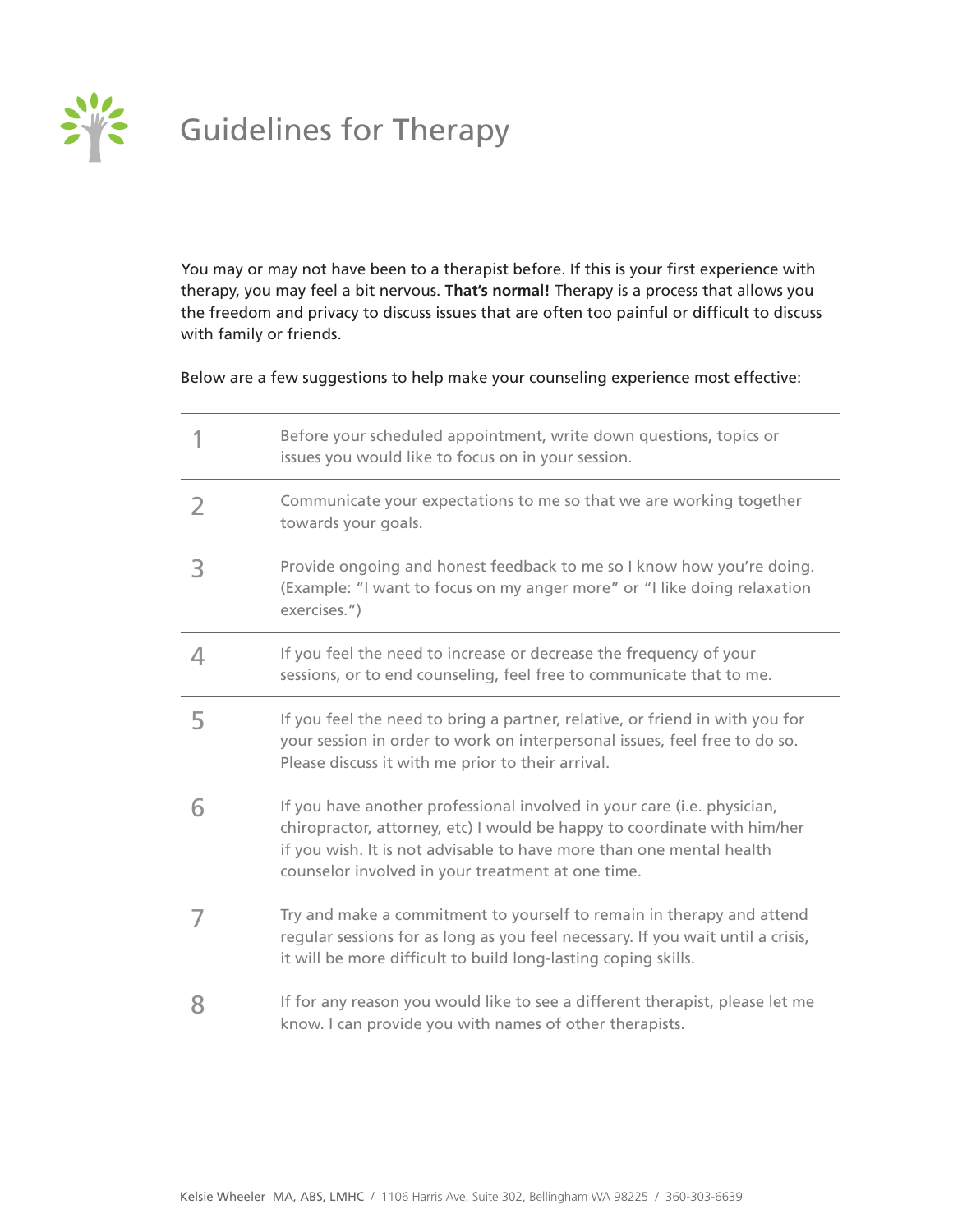

# Patient Report of Problems

| Name                                                                                | Date                                               |
|-------------------------------------------------------------------------------------|----------------------------------------------------|
| Read each of the statements below and check the boxes that apply to your situation: |                                                    |
| Difficulty learning to trust                                                        | Unable to feel cheerful or optimistic              |
| Shyness                                                                             | Physically ill                                     |
| Feelings of guilt                                                                   | Lonliness                                          |
| Unable to quit using alcohol                                                        | Having no self-confidence                          |
| Unable to quit using drugs                                                          | Lack of self-respect                               |
| Gender questions                                                                    | Behavior issues at school or work                  |
| Depression / anxiety / excessive worry                                              | Financial problems (unpaid bills, bankruptcy, etc) |
| Anger control problems                                                              | Physically abusive to others                       |
| Unable to make and keep friends                                                     | Emotionally abusive to others                      |
| Feeling crazy                                                                       | Feeling over-stressed                              |
| Unable to express anger (stuffing it)                                               | Unable to avoid dependant relationships            |
| Unable to control temper                                                            | Unable to have fun without alcohol/drugs           |
| Unable to express ideas to others                                                   | Unable to get along with signifcant other          |
| Unable to express feelings                                                          | Difficulty controlling emotions                    |
| Other: $\overline{\phantom{a}}$                                                     | Compulsive behavior (spending, eating,             |
|                                                                                     | talking, gambling, etc). Please list below:        |
|                                                                                     |                                                    |
| None of these problems apply to me                                                  |                                                    |

Now, please go back and review the statements you checked. Put a 1, 2, 3, 4, or 5 in front of the problem you feel most affects your life, with 1 being the most impactful.

Signature Date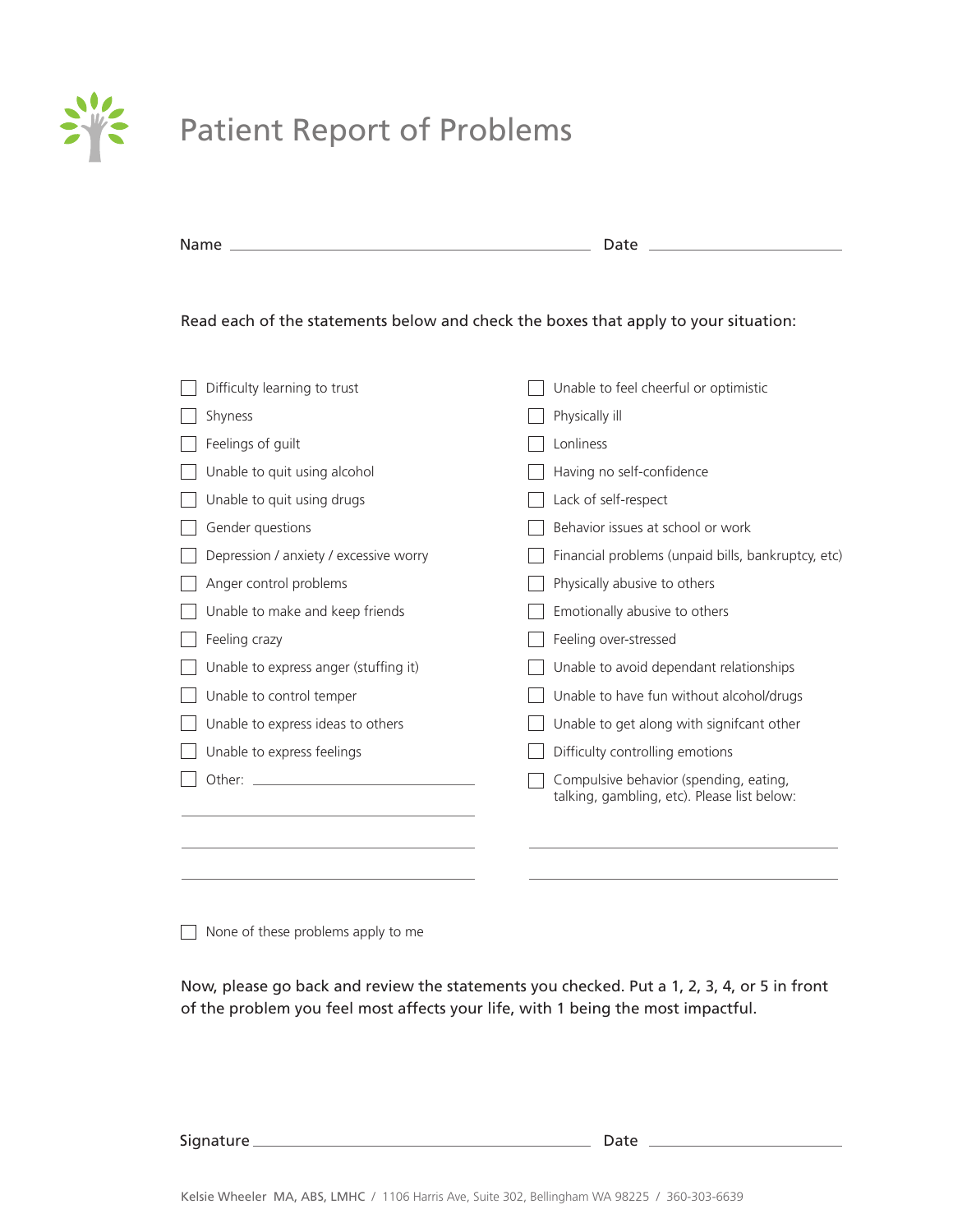

Date

### **1. Personal Information**

| Name    |      |      |        | Date of birth <b>notational contract of birth</b> |
|---------|------|------|--------|---------------------------------------------------|
| Address |      |      | Gender | Male Female                                       |
| State   |      |      |        |                                                   |
| Zip     |      |      |        |                                                   |
| Phone   | cell | home | work   |                                                   |

## **2. Family Information**

| Current status $\Box$ Single $\Box$ Married $\Box$ Partnered $\Box$ Divorced # times married $\Box$ |                                                             |  |  |  |
|-----------------------------------------------------------------------------------------------------|-------------------------------------------------------------|--|--|--|
| Names of biological children and stepchildren. Circle those that still live with you:               |                                                             |  |  |  |
|                                                                                                     |                                                             |  |  |  |
|                                                                                                     |                                                             |  |  |  |
| How do/did you get along with your:                                                                 |                                                             |  |  |  |
| Partner?                                                                                            |                                                             |  |  |  |
| Biological mother?                                                                                  | <u> 1989 - Andrea Stadt Britain, amerikansk politiker (</u> |  |  |  |
| Biological father?                                                                                  |                                                             |  |  |  |
| Stepmother?                                                                                         |                                                             |  |  |  |
| Stepfather?                                                                                         |                                                             |  |  |  |
| Siblings?                                                                                           |                                                             |  |  |  |

Social connections are important to our health. Please document your support group. List the first names of your significant friendships and indicate how long you have had each relationship, age, how long you have known this person, how often you are in contact, and your closeness :

| First name | Age | Duration | Contact frequency | Closeness        |
|------------|-----|----------|-------------------|------------------|
|            |     |          |                   | distant<br>close |
|            |     |          |                   |                  |
|            |     |          |                   |                  |
|            |     |          |                   |                  |
|            |     |          |                   |                  |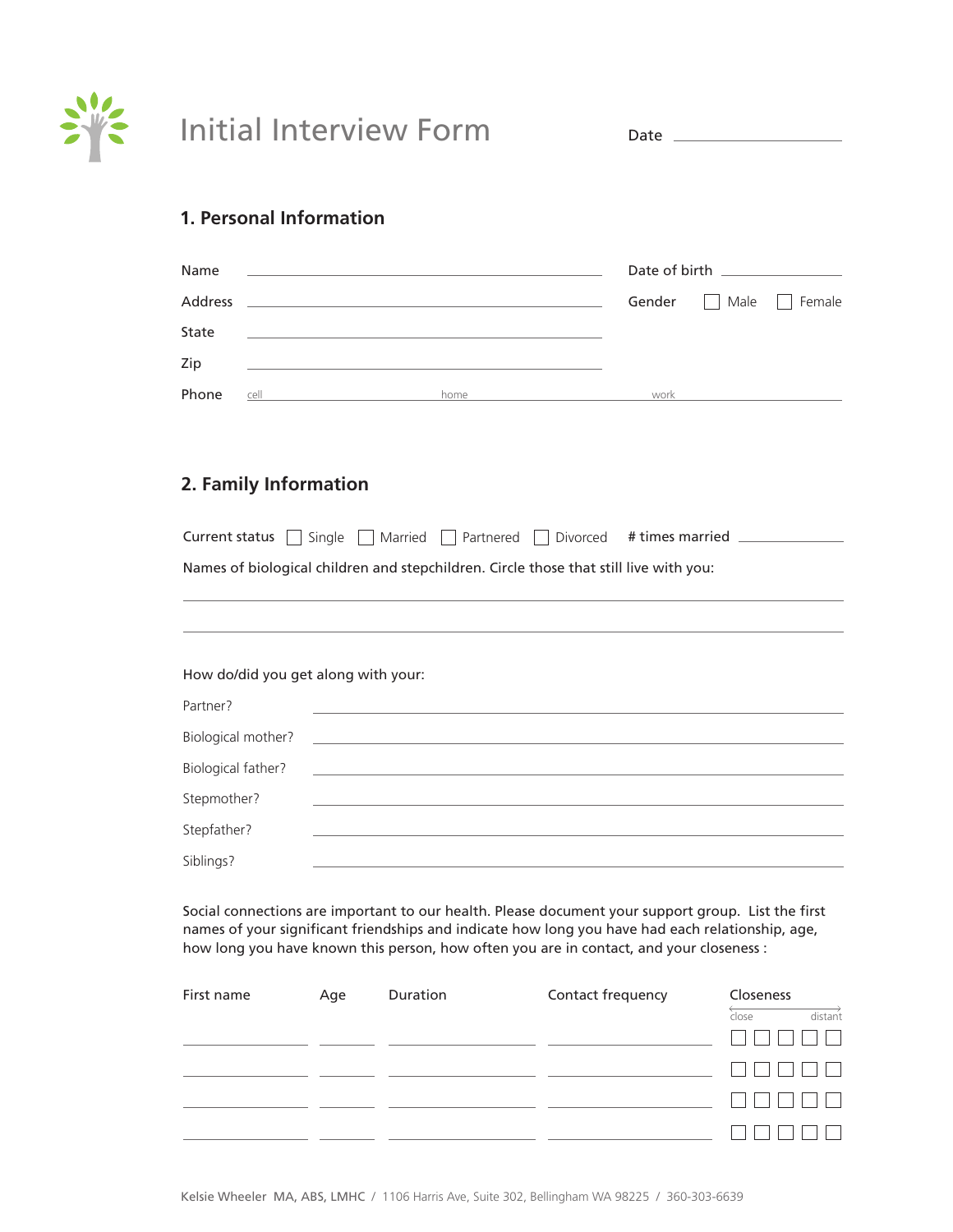

# **3. Employment Information**

| Employer                                                                                                                                                |  |
|---------------------------------------------------------------------------------------------------------------------------------------------------------|--|
|                                                                                                                                                         |  |
| How satisfied are you in this job?                                                                                                                      |  |
| Not satisfied                                                                                                                                           |  |
| Somewhat satisfied                                                                                                                                      |  |
| Comfortable                                                                                                                                             |  |
| Very satisfied                                                                                                                                          |  |
| Are you satisfied that your income adequately covers your living expenses?                                                                              |  |
| Not satisfied                                                                                                                                           |  |
| Somewhat satisfied                                                                                                                                      |  |
| Comfortable                                                                                                                                             |  |
| Very satisfied                                                                                                                                          |  |
| Do you have any other sources of income?<br>Yes<br>No<br>If yes, please describe<br>the contract of the contract of the contract of the contract of the |  |

# **4. Financially Responsible Persons Information** (if different from client)

| Name<br><u> 1990 - Jan Salaman Salaman (j. 1980)</u>                                                                                                                                                                                          | Relationship ____________________                                                                                                                                                                                                                                                                                                                             |
|-----------------------------------------------------------------------------------------------------------------------------------------------------------------------------------------------------------------------------------------------|---------------------------------------------------------------------------------------------------------------------------------------------------------------------------------------------------------------------------------------------------------------------------------------------------------------------------------------------------------------|
| Address<br><u> 1989 - Andrea San Andrea (1989), ann an t-Aonaichte ann an t-Aonaichte ann an t-Aonaichte ann an t-Aonaichte a</u>                                                                                                             | Date of Birth <b>Exercise 1996</b>                                                                                                                                                                                                                                                                                                                            |
| State<br><u>state and the state of the state of the state of the state of the state of the state of the state of the state of the state of the state of the state of the state of the state of the state of the state of the state of the</u> |                                                                                                                                                                                                                                                                                                                                                               |
| Zip<br><u> 1989 - Johann Stoff, amerikansk politiker (* 1908)</u>                                                                                                                                                                             | $SSN# \begin{tabular}{c} \hline \rule{0.3cm}{0.4cm} \rule{0.3cm}{0.4cm} \rule{0.3cm}{0.4cm} \rule{0.3cm}{0.4cm} \rule{0.3cm}{0.4cm} \rule{0.3cm}{0.4cm} \rule{0.3cm}{0.4cm} \rule{0.3cm}{0.4cm} \rule{0.3cm}{0.4cm} \rule{0.3cm}{0.4cm} \rule{0.3cm}{0.4cm} \rule{0.3cm}{0.4cm} \rule{0.3cm}{0.4cm} \rule{0.3cm}{0.4cm} \rule{0.3cm}{0.4cm} \rule{0.3cm}{0.4$ |
| Phone<br>and the contract of the contract of the contract of the contract of the contract of the contract of the contract of                                                                                                                  |                                                                                                                                                                                                                                                                                                                                                               |

# **5. Spiritual Information**

How significant a role does spirituality play in your life? How does this affect your daily life?

| No role                 |
|-------------------------|
| Somewhat important      |
| $\Box$ Significant      |
| $\Box$ Very significant |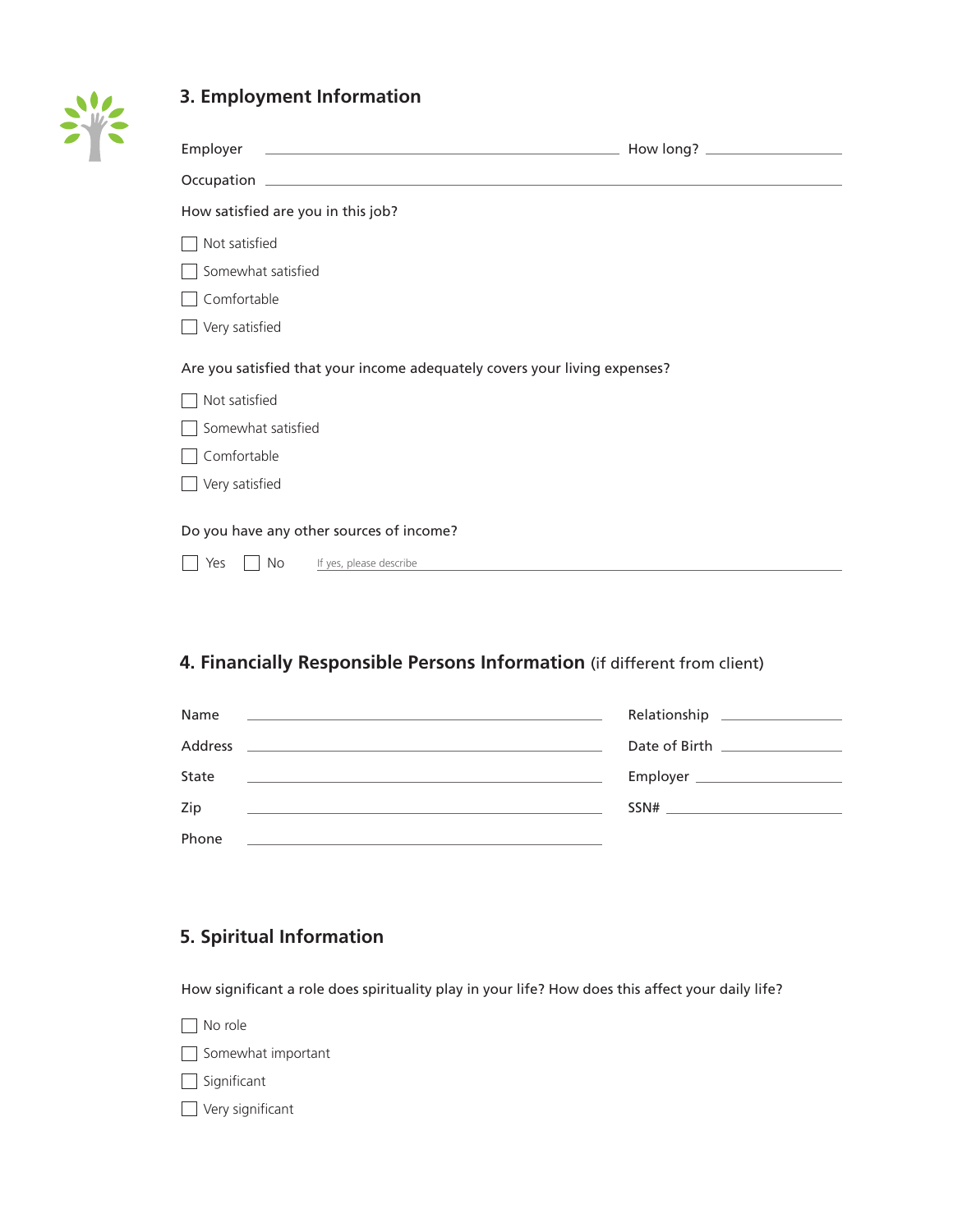

# **6. Medical Information**

|                                                                          | Phone                                                                                                          |  |
|--------------------------------------------------------------------------|----------------------------------------------------------------------------------------------------------------|--|
|                                                                          | Last example and the control of the control of the control of the control of the control of the control of the |  |
|                                                                          |                                                                                                                |  |
|                                                                          |                                                                                                                |  |
|                                                                          |                                                                                                                |  |
| Please indicate your major life stressors over the least 12 months:      |                                                                                                                |  |
| Serious Illness or Injury                                                | Death of a Close Friend or Family Member                                                                       |  |
| Major Illness in Family                                                  | Gain of New Family Member                                                                                      |  |
| Divorce/ Separation                                                      | Job Change                                                                                                     |  |
|                                                                          |                                                                                                                |  |
|                                                                          | Describe what you would like to be different in your life when you are done with therapy:                      |  |
| Have you ever received psychological or psychiatric help before?<br>When | $\Box$ Yes<br>No                                                                                               |  |
| From whom _                                                              |                                                                                                                |  |
| Purpose<br>Results                                                       |                                                                                                                |  |
| When                                                                     | Have you ever been prescribed medication for a psychiatric or emotional problem?<br>Yes<br>No                  |  |
| From whom                                                                |                                                                                                                |  |
| Purpose                                                                  |                                                                                                                |  |
| Results                                                                  |                                                                                                                |  |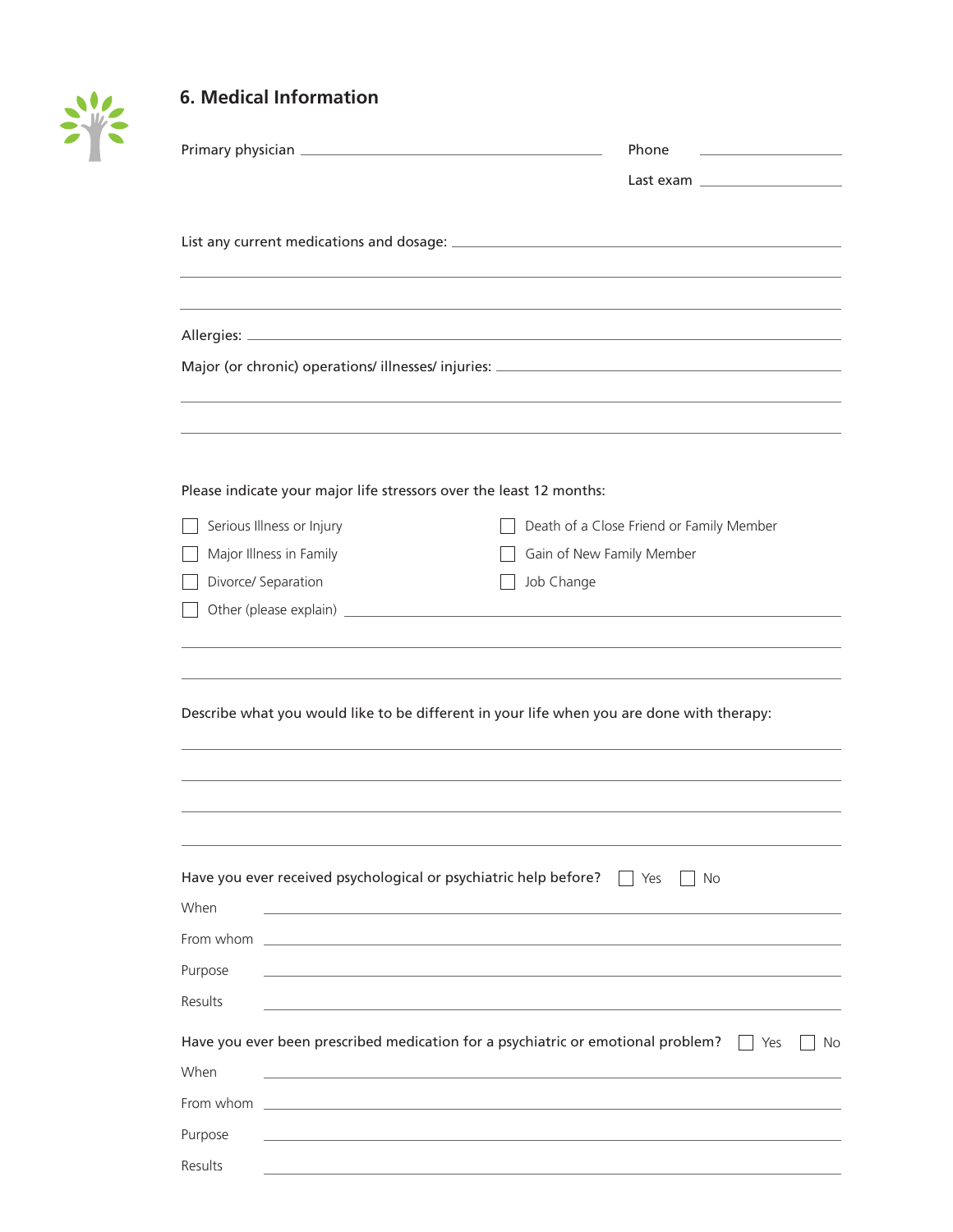## **7. Other**

| How were you referred to my office?  |  |
|--------------------------------------|--|
| Who may we thank for referring you?  |  |
| Nearest relative (other than spouse) |  |

What brings your child to therapy?

What would you like me to know about your child?

What are your child's interests and strengths?

Is there anything else you would like me to let me know?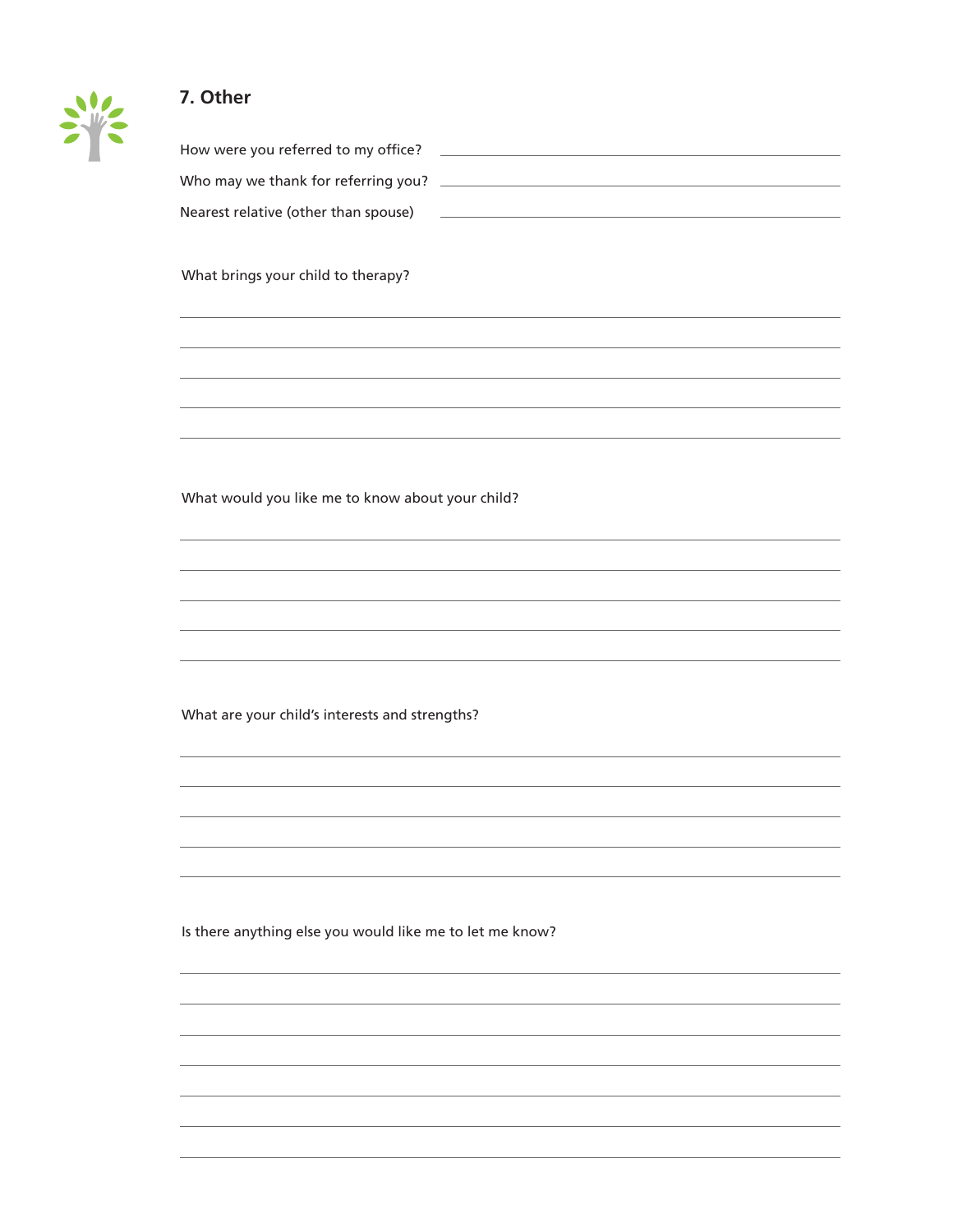

# Informed Consent

This form is to welcome you and inform you of your rights and responsibilities as a client. Please read the following information, then sign and date on the last page.

Kelsie Wheeler MA ABS LMHC 1106 Harris Ave, Suite #302 Bellingham, WA 98225 360-303-6639

### Education:

Master in Applied Behavioral Science, Bastyr University, Leadership Institute of Seattle Bachelor in Human Services, Western Washington University

I am required to give you this notice under the federal Health Insurance Portability and Accountability Act of 1996 (HIPPA). This notice describes how psychological/ medical information about you may be used and disclosed and how you can get access to this information. Please review this carefully.

Your "Protected Health Information" (PH) is any information about your past, present, or future physical or mental health conditions or treatment, billing and payment information relating to this treatment, or any other information I have that could identify you. The law protects the privacy of the health information I create and obtain in providing my care and services to you.

### **Part I: Your Rights as a Client(s)**

1. You have the right to ask questions about any procedures used during therapy; if you wish, I will explain my approach and methods to you.

2. You have the right to decide not to receive therapeutic assistance from me; if you wish, I will provide you with the names of other qualified professionals whose services you might prefer as a cost equal to or less than my own usual customary fee.

3. You have the right to end therapy at any time without any moral, legal, or financial obligations other than those already accrued. I ask that you contact me by phone if you make such a decision.

4. You have a right to review your records at anytime. I do not keep any "secret notes," so please do not ask me to do so.

5. One of the most important rights involves **confidentiality**: Within limits of the law, information revealed by you during therapy will be kept strictly confidential and will not be revealed to any other person or agency without your written permission. Additionally, when more than one family member is seen in therapy, I view the family as a whole as the client and confidentiality extends to all those involved in therapy. Therefore,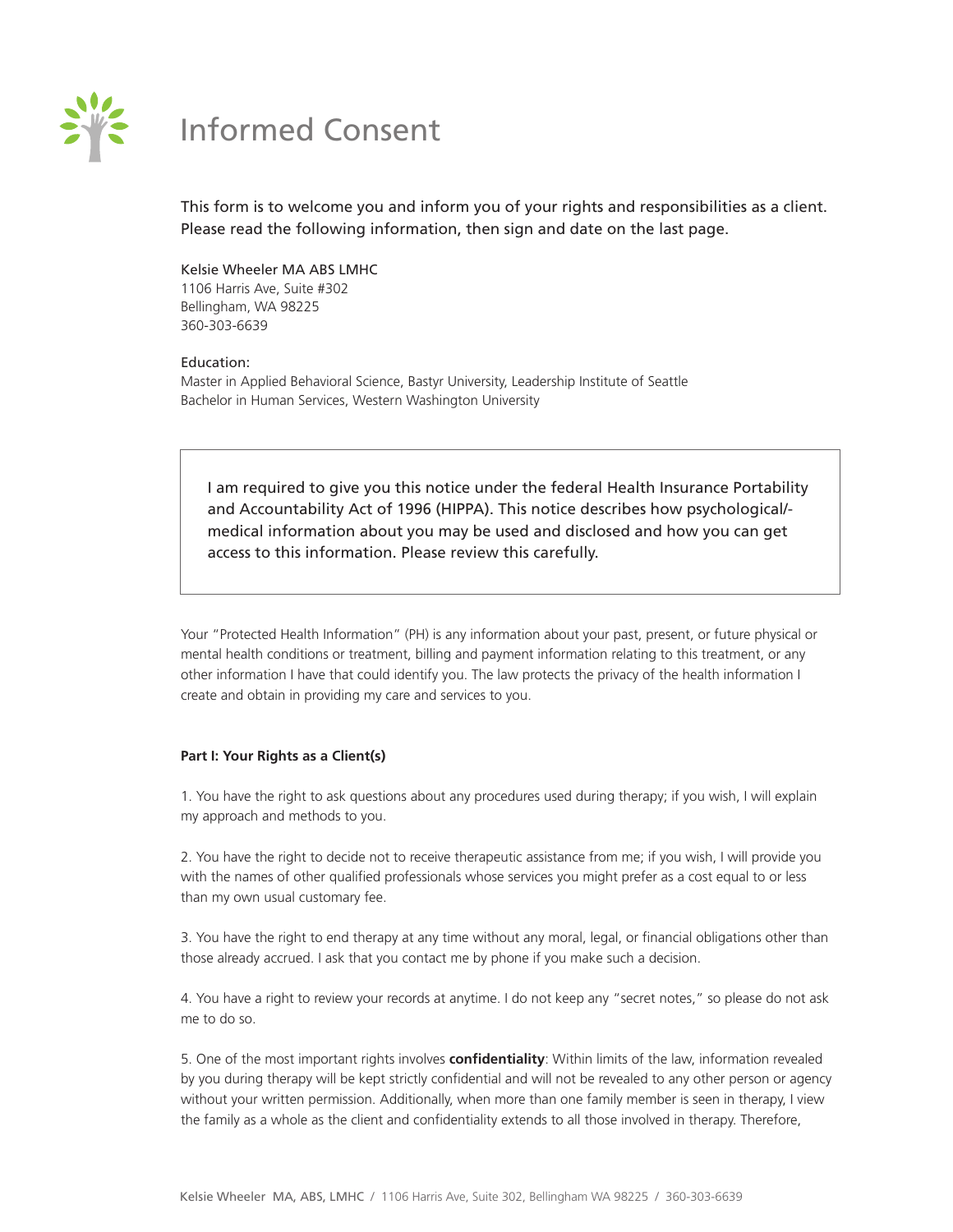

releases of information for family sessions require the written approval of every consenting member of the family who was present at any time during the treatment. However, I will not necessarily be bound by confidentiality in joint sessions with information I have obtained in individual sessions and discussions. This means I reserve the right to discuss in joint sessions information that you have shared in individual sessions and discussions if I believe it helps facilitate the achievement of the goals set forth in therapy.

You may revoke all such authorizations at any time, provided each revocation is in writing. You may not revoke an authorization to the extent that we have already released information based on that authorization; or if the authorization was obtained as a condition of insurance coverage.

6. If you request it, any part of your record in the files can be released to any person or agency you designate. I will tell you at the time whether or not I think releasing the information in question to that person or agency might be harmful in any way to you.

7. You should also know that there are certain situations in which I am required by law to reveal information obtained during therapy to other persons or agencies without your permission. Also, I am not required to inform you of my actions in this regard. These situations are as follows: (a) information related to circumstances of actual or potential physical harm or death to yourself or another person, I am required by law to report this information to the governing authorities; (b) Court subpoena of the therapist or client file information; (c) if you reveal information relative to child abuse, child neglect, or elder abuse, I am required by law to report this to the appropriate authority; (d) if you are in therapy by order of a court of law, the results of the treatment ordered must be revealed to the court; and (e) if you are seeking payment through an insurance company, I will be required to reveal confidential information to them (each insurer is different).

8. You have the right to know about the possible harmful result of therapy. In my years of therapy service delivery, the only clear harm I have witnessed resulted from clients' insistence on using medical insurance for psychotherapy. Harmful events included: denial of insurability when applying for medical and disability insurance due to DSM-IV diagnosis (mental illness diagnosis, which are usually required for reimbursements under medical insurance); company (mis)control of information when claims are processed; loss of confidentiality due to the large number of persons handling claims; loss of employment, and repercussions of diagnosis in situations which require truthfulness about "mental illness," including driver's license applications, weapons permits, and job applications.

### **Part II: The Therapeutic Process**

Therapy will seek to meet goals established by all persons involved, usually revolving around a specific presenting problem. A major benefit that may be gained from participating in therapy includes a better ability to handle or cope with marital, family, and other interpersonal relationships. Another possible benefit may be a greater understanding of family and personal goals and values that may lead to a greater maturity and happiness as individual and increased relational harmony. Other benefits relate to the probable outcomes resulting from resolving specific concerns brought to therapy.

In working to achieve these potential benefits, however, therapy will require that firm efforts be made to change and may involve the experiencing of significant discomfort. Therapeutically resolving unpleasant events and relationship patterns can arouse intense feelings. Seeking to resolve problems can similarly lead to discomfort as well as relationship changes that may not be originally intended.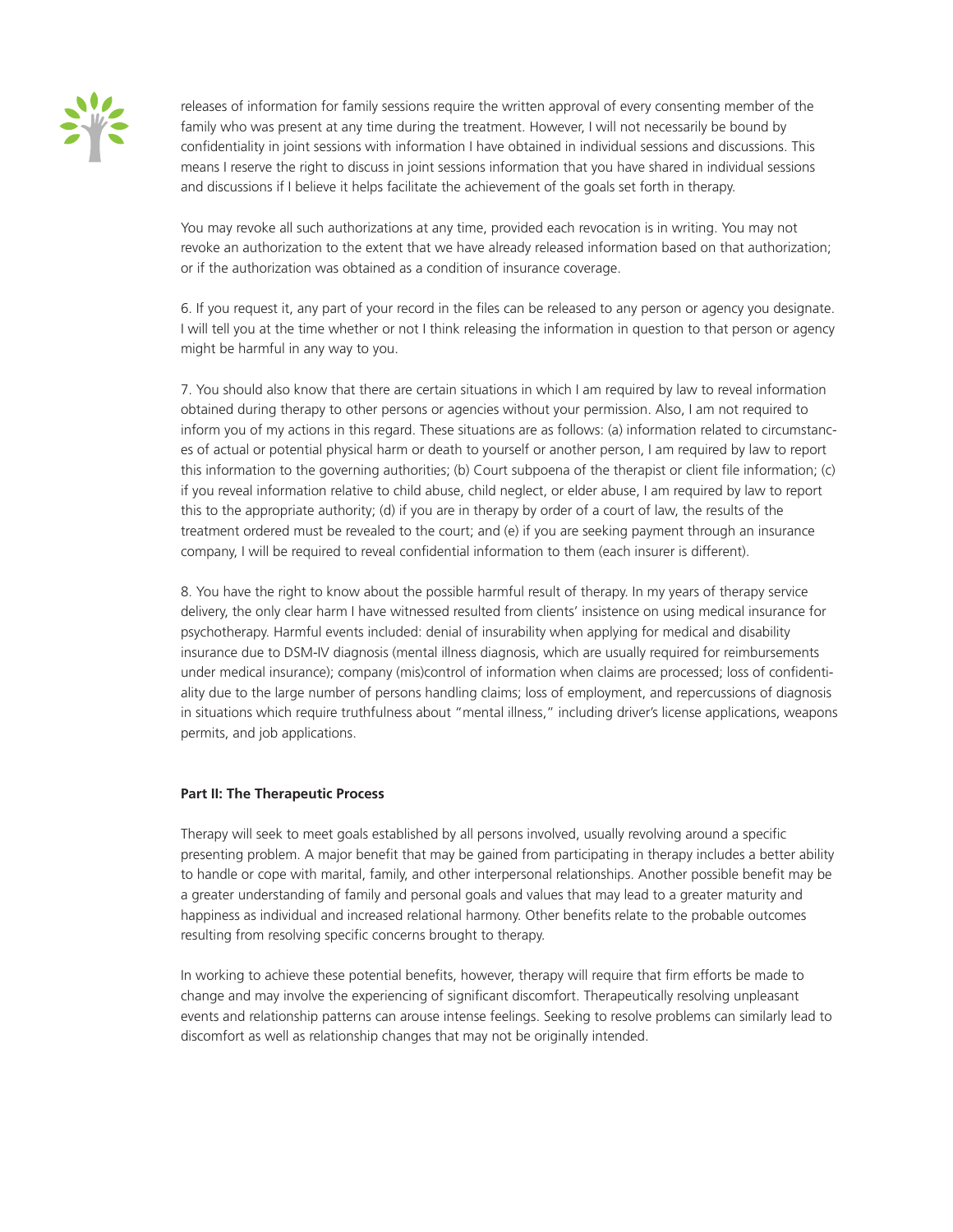

I am required by law to maintain the privacy of your Protected Health Information and to provide you with this Notice of my legal duties and privacy practices with regard to PHI.

### **Part III: Client Contract**

1. I (the client) agree to pay \$\_\_\_\_\_\_\_\_ for each session (a typical session is 60 minutes). Payment is due at the end or beginning of each session or as arranged in advance.

2. I am expected to pay for all time reserved unless I cancel an appointment 24 hours in advance.

3. I am responsible for arriving at the scheduled appointment time. If I am  $\frac{1}{2}$  hour late for my appointment, the time is lost. If my therapist is late, it is the therapist's responsibility to make up the missed time.

4. As outlined above, all the contents of session are confidential unless I sign a written release of information waiver or Washington law requires such disclosure.

5. I understand that my therapist may at times consult on my behalf with professional colleagues. In consulting with any who have not worked with me, my therapist will keep my identity protected.

6. I (we) give permission for Kelsie Wheeler to contact my General Practitioner, if needed and in strict confidence, to ensure my best interests.

7. As a licensed Mental Health Associate, by Washington State law it is required to have a supervisor to consult on client cases. Chris Lange, MA, LMHC, is Kelsie Wheeler's clinical supervisor for LMHC licensure.

### **Acknowledgment of Disclosure**

I (we) understand the information and agree to the terms set forth in the above disclosure statement.

| Client<br>and the control of the control of the control of the control of the control of the control of the control of the | Date<br><u> 1999 - John Stein, Amerikaansk politiker (</u> |
|----------------------------------------------------------------------------------------------------------------------------|------------------------------------------------------------|
| Client                                                                                                                     |                                                            |
|                                                                                                                            | Date                                                       |

If you have any questions about these policies, please feel free to discuss these with me at anytime.